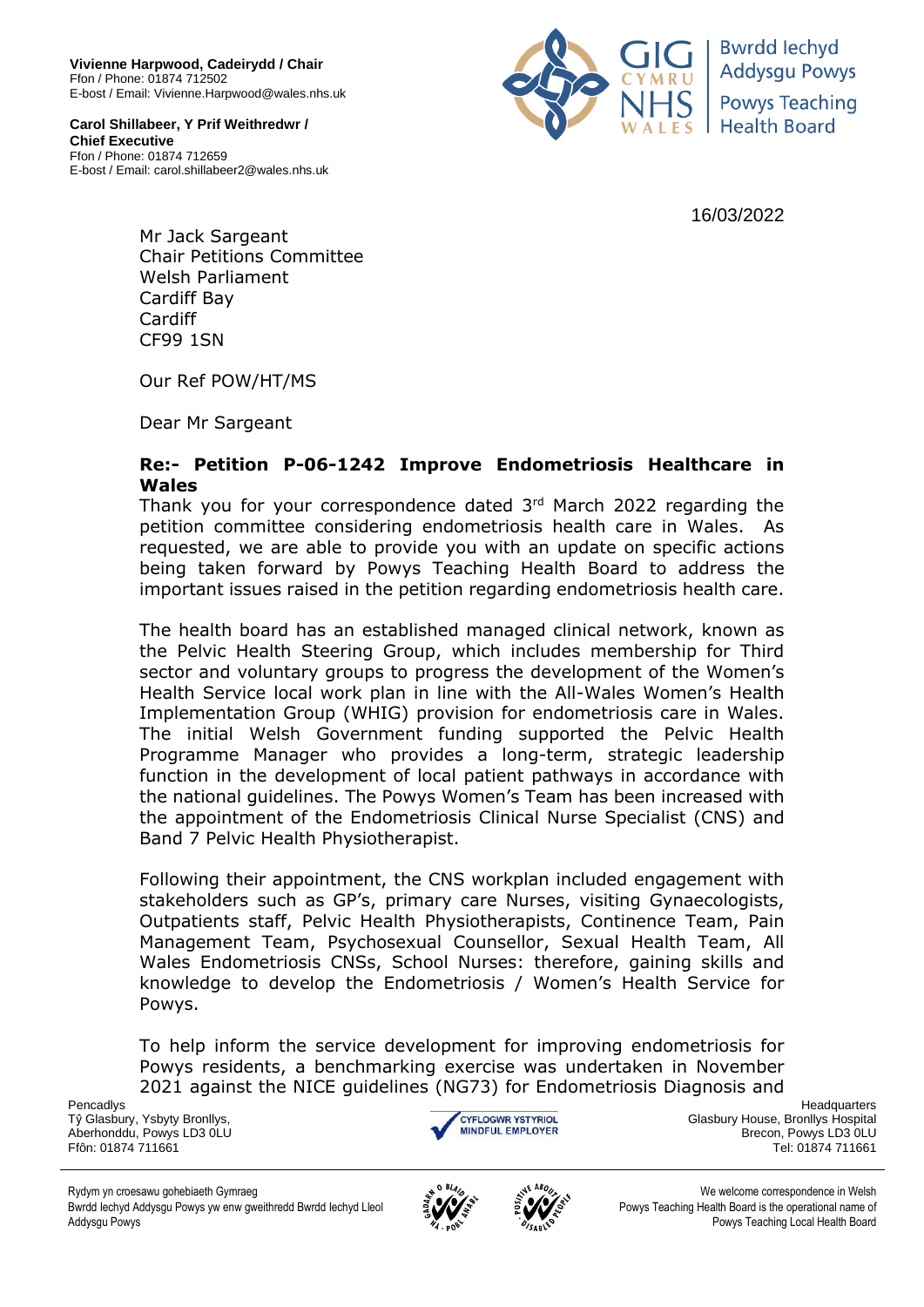Management (2017). The benchmarking exercise highlighted the need for a Medical Lead, either Gynaecologist or GP's, to be appointed to support the service. The health board's Endometriosis / Women's Health Service is establishing a holistic MDT approach. This includes collaboratively working with the Pelvic Health Physiotherapists, Continence, Pain Management and Psychology Teams. Strong communication and triage pathways are being developed in readiness for the Women's Health Service for Powys. The collaborative working with the CNSs is providing All-Wales guidance. It is anticipated that having a network of CNSs across Wales will strengthen links with secondary care.

Further strengthening of awareness and knowledge of endometriosis has been made with the recent launch of the Women's Health page on our website. The page gives an overview on endometriosis and links to available support. Through this patient representation we have identified a local endometriosis social online support group, alongside a Virtual Endometriosis Café, which provides support for people with endometriosis or people who think they may have the condition. During March 2022, the health board has been an active participant with Endometriosis Action month. This includes providing Podcasts of general information regarding the condition, symptoms and treatment, alongside raising awareness of the Mid Wales Online Support Group and organised their Worldwide Endo March on the 26th March.

Extensive work has been undertaken on a local level to form the outcome measures for the health board. Following initial benchmarking it was clear to see that the data capturing of endometriosis in the health board was limited. The Women's Health Team has worked extensively with the Information Team to devise a robust comprehensive local structure, that will be adopted to track a patients endometriosis journey. This data structure is currently being discussed at WHIG with the aim of having a national data standard.

The consequence of the lack of data currently available impacts on the uncertainty of demand and capacity for the Endometriosis / Women's Health Service in Powys. Due to the lack of data available we are currently uncertain of demand and capacity for the service

Protocols, Standard Operational Procedures and PGDs for the Women's Health Service are currently being developed and the digital management system for the Endometriosis / Women's Health Services is also being advanced. This work needs to be concluded before a full clinical service can be established.

Yours sincerely

Hahomas.

Hayley Thomas